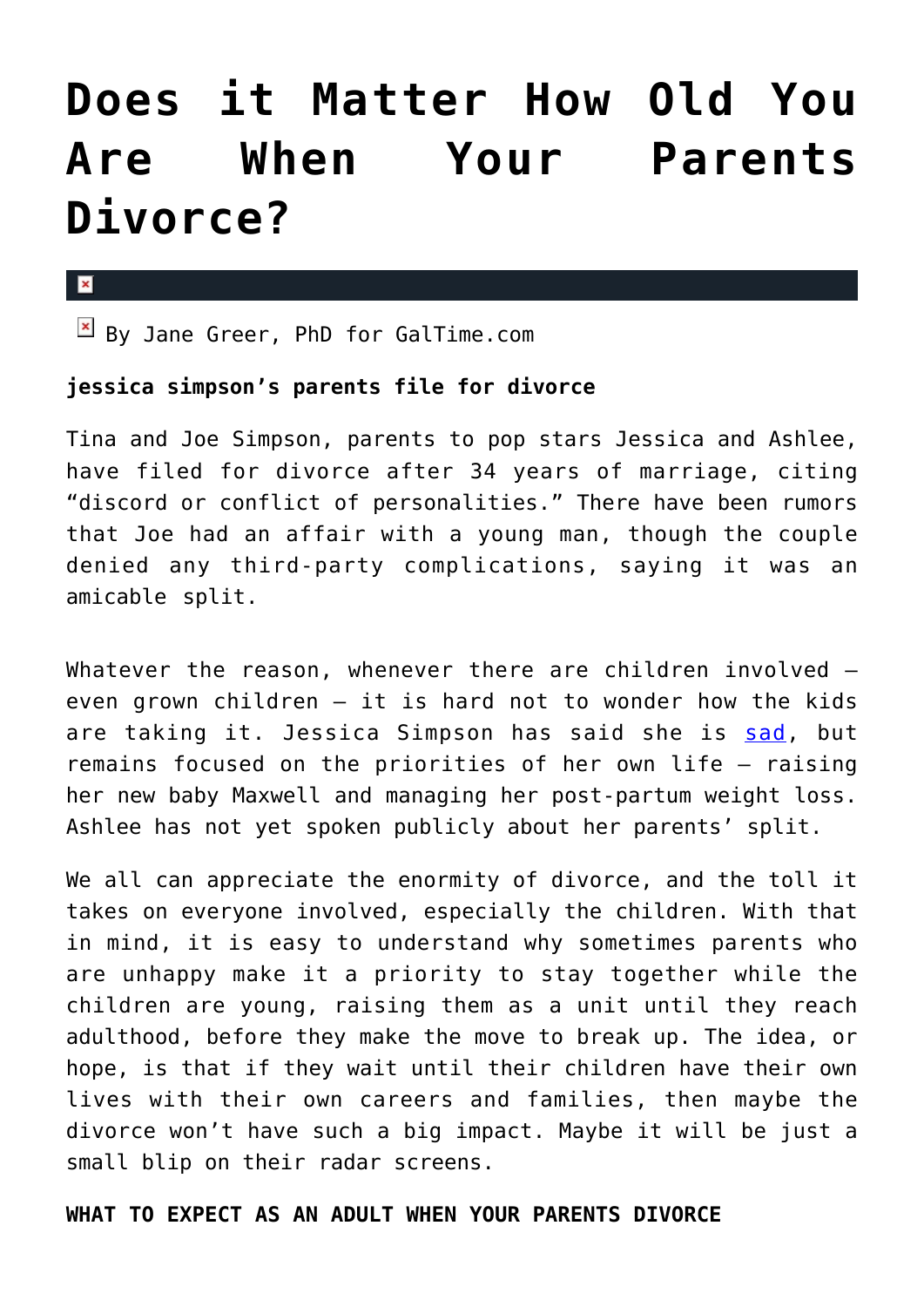While it might be true that, as an older person, you are better equipped to deal with that sort of emotional trauma. It also may be true that you are not dependent on your parents in the same way a young child is. However, it doesn't minimize the fact that the family you have always known, the image of which you carried around with you your whole life, no longer exists.

Whatever age you might be when a divorce occurs, it is likely that you will have a strong reaction to it. After all, it is the demise of the family you knew as a child from which you drew much of your emotional security. At the very least, you can expect it to be jarring. You may go through a potpourri of feelings, beginning with a sense of abandonment because the parents you've counted on are no longer there for you as a team. You may also feel rejected, taking their decision personally, and wonder if your mother and father don't love you enough to stay together. You might even feel betrayed, and want to blame either one or both of them. Ironically, if your parents had an extremely contentious or stormy marriage, you might even find yourself feeling relieved that they are getting divorced, and then guilty for feeling that way.

## **HOW TO COPE**

Make room for the idea that your parents' divorce  $-$  no matter how old you are — can have a big impact on you. Increasing your self-awareness can help you cope so you can handle the negative feelings and keep them from spilling over into your own relationships.

Be patient with yourself and your parents, recognizing that it is their marriage and, no matter how close you might be, it is impossible to fully comprehend what goes on between two people unless you are one of them. Remember that your parents don't have a problem with you or with the family as a whole, but some unresolvable problem with each other. With that in mind, you will hopefully be able to side step the blame, and avoid